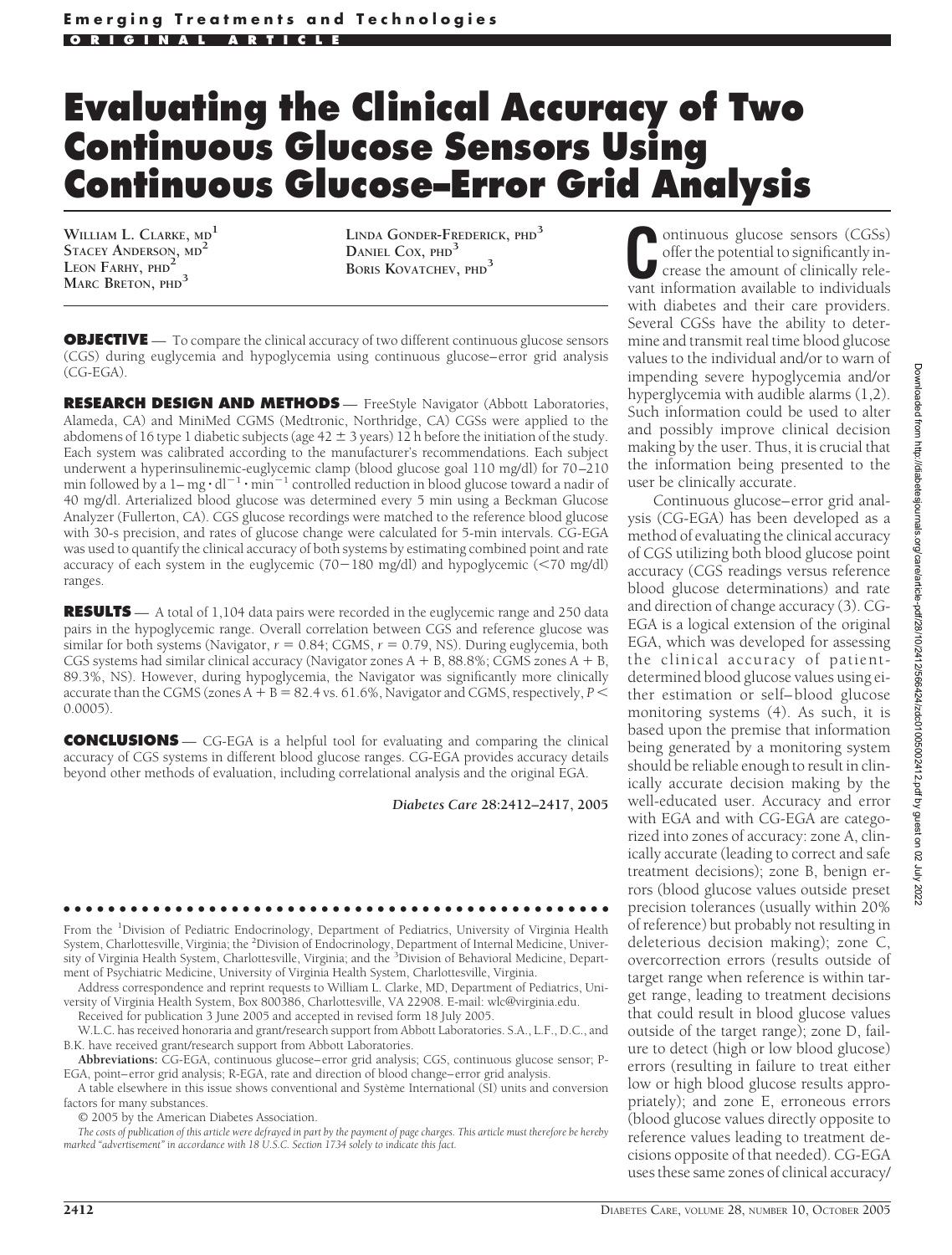Laboratories, Alameda, CA) using fingerstick blood sampling.

A euglycemic-hyperinsulinemic clamp (insulin infusion rate  $40 \text{ mU} \cdot \text{kg}^{-1}$ 1  $\cdot$  min<sup>-1</sup>, variable glucose infusion rate) was used the following morning to achieve and maintain blood glucose levels at  $\sim$ 110 mg/dl. Subsequently, the glucose infusion rate was reduced to permit a controlled decline in blood glucose levels of  $\sim$  l mg  $\cdot$  dl<sup>-1</sup>  $\cdot$  min<sup>-1</sup> until the blood glucose level reached 40 mg/dl. The euglycemic clamp portion of the study varied in length from 70 to 210 min, and the duration of the blood glucose reduction procedure ranged from 30 to 60 min.

Arterialized blood was sampled every 5 min, and blood glucose was determined using a Beckman Glucose Analyzer (Beckman Instruments, Fullerton, CA). Free-Style Navigator glucose readings were recorded each minute, and MiniMed CGMS glucose readings were recorded every 5 min. Because the two systems record data at different time intervals, the CGS records were matched to the reference blood glucose with a 30-s precision, and Navigator data between CGMS readings were discarded. Rate and direction of change of CGS readings were calculated for each system at 5-min intervals.

## Data analysis

The P-EGA component of the CG-EGA was used to calculate overall clinical point accuracy for the entire dataset. Next, CG-EGA results combining point and rate accuracy were calculated for each CGS in the euglycemic and hypoglycemic ranges separately (excursions into the hyperglycemic range were not part of this study). In addition to CG-EGA, we used some traditional statistical methods to reaffirm the results: glucose readings from each CGS system were correlated with reference blood glucose readings, and a linear regression model was used to determine the contribution of the readings from each system to the estimation of the reference blood glucose level overall and during hypoglycemia.

**RESULTS** — A total of 1,404 matching data points were identified. There were 1,104 readings in the euglycemic (70 mg/  $dl$  < blood glucose  $\leq$  180 mg/dl) range and 250 readings in the hypoglycemic range (blood glucose <70 mg/dl).

Clinical accuracy of each system over the entire range of glucose readings was assessed first using CG-EGA point accuracy alone as shown in Table 1 and in Fig.

**Table 1—***Point and rate accuracy of FreeStyle Navigator and MiniMed CGMS over the entire blood glucose range*

|        | P-EGA (point accuracy) |      | R-EGA (rate accuracy) |      |
|--------|------------------------|------|-----------------------|------|
|        | Navigator              | CGMS | Navigator             | CGMS |
| Zone A | 71.0                   | 69.7 | 66.3                  | 63.6 |
| Zone B | 26.9                   | 24.0 | 23.3                  | 26.6 |
| Zone C |                        |      | 4.2                   | 5.1  |
| Zone D | 2.1                    | 6.3  | 5.3                   | 3.0  |
| Zone E |                        |      | 0.9                   | 1.8  |

Data are %.

error to present blood glucose point accuracy (P-EGA) but expands the acceptable target levels to account for physiologic interstitial time lags between blood and interstitial tissue and the rate and direction of glucose change. The expansion of the zones is dynamically adjusted for each data point depending on the blood glucose rate of change at this point. For example, when blood glucose is falling between 1 and 2 mg  $\cdot$  dl<sup>-1</sup>  $\cdot$  min<sup>-1</sup>, the upper limits of the upper A, B, and D zones are raised by 10 mg/dl (1.5 mg/dl [average rate of fall within this range]  $\times$  7 min [average delay between blood and interstitial glucose]). When blood glucose is falling between 2 and 4 mg  $\cdot$  dl<sup>-1</sup> $\cdot$  min<sup>-1</sup>, the boundaries of zones A, B, and D are expanded by 20 mg/dl  $(3 \text{ mg/dl} \times 7 \text{ min})$ . Similar expansion of the boundaries of lower zones A, B, and D are made when blood glucose is rising.

A separate error grid has been developed to analyze CGS clinical accuracy in terms of rate and direction of blood glucose change (R-EGA). CGS clinical accuracy is therefore presented with both point and rate determinations that can be viewed separately or combined in accuracy tables stratified by blood glucose level. The accuracy tables, or combined error matrix, display both point and rate accuracy and permit the determination of the clinical accuracy of treatment decisions, considering both concurrently. Since it has also been shown that the performance of CGS as well as selfmonitoring of blood glucose devices is less accurate in the hypoglycemic than euglycemic or hyperglycemic ranges, it was decided to evaluate the accuracy of CGS sensors separately for each of these ranges (1,5–8). Thus, CG-EGA results are presented separately for low blood glu- $\csc$  (blood glucose  $\leq$  70 mg/dl), euglycemia (70 mg/dl  $\lt$  blood glucose  $\leq 180$ mg/dl), and hyperglycemia (blood glu- $\cos$  > 180 mg/dl). This stratification is

range is very different from the clinical message sent by the same numerical error in the euglycemic range. The target ranges can be modified, if desired. CG-EGA is compatible with both the original EGA and the consensus error grid (9). This study evaluated the clinical accuracy of two CGS systems, the FreeStyle Navigator (Abbott Diabetes Care, Alameda, CA) and the MiniMed CGMS Model MMT-7002 (Medtronic, Northridge, CA) used simultaneously in subjects with type 1 diabetes whose blood glucose levels were clamped at euglycemia using a hyperinsulinemic glucose clamp procedure and then subsequently reduced in a controlled manner  $(1 \text{ mg} \cdot$  $dl^{-1} \cdot min^{-1}$ ) to hypoglycemia. The data are compared for each system in two of the clinically important ranges (euglycemia and hypoglycemia) using CG-EGA. **RESEARCH DESIGN AND METHODS** — A total of 16 subjects

important because the clinical message sent by an error in the hypoglycemic

with type 1 diabetes (11 men, 5 women, age  $42 \pm 3$  [SD] years, duration of diabetes 20  $\pm$  3 years) participated in the study. Informed consent was obtained from each participant. Subjects were admitted to the General Clinical Research Center in the evening before the study following a physical examination. Both CGS systems (FreeStyle Navigator and Mini-Med CGMS) were applied to the abdomen of each subject at the same time,  $\sim$ 12 h before the initiation of the data recording in accordance with the manufacturer's instructions and calibrated as recommended. Specifically, the Navigator was calibrated at 1,3, and 24 h after insertion, and the CGMS was calibrated before operation and then four additional times  $\sim$  6 h apart over each 24 h of the study. The reference blood glucose for calibration of both systems was determined using a FreeStyle blood glucose monitor (Abbott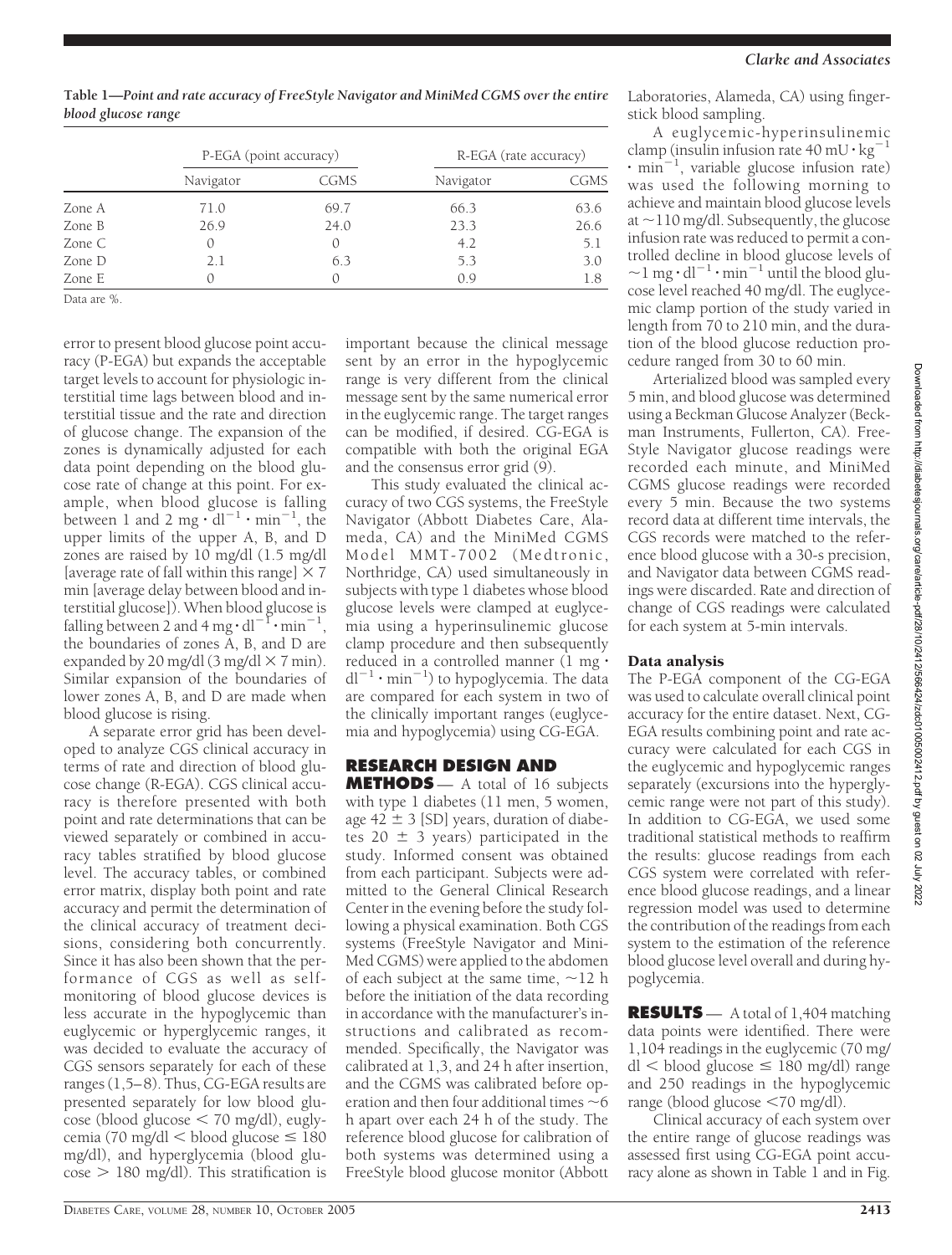

Figure 1—*Visual representations of the results for FreeStyle Navigator and MiniMed CGMS. Shown are scatter plots of the glucose values superimposed over the R-EGA grids (*A*) and scatter plots of the glucose point values superimposed over the P-EGA grids (*A *and* B*). As stated in RESEARCH DESIGN AND METHODS, CG-EGA plots points on grids with dynamically adjusted boundaries. BG, blood glucose.*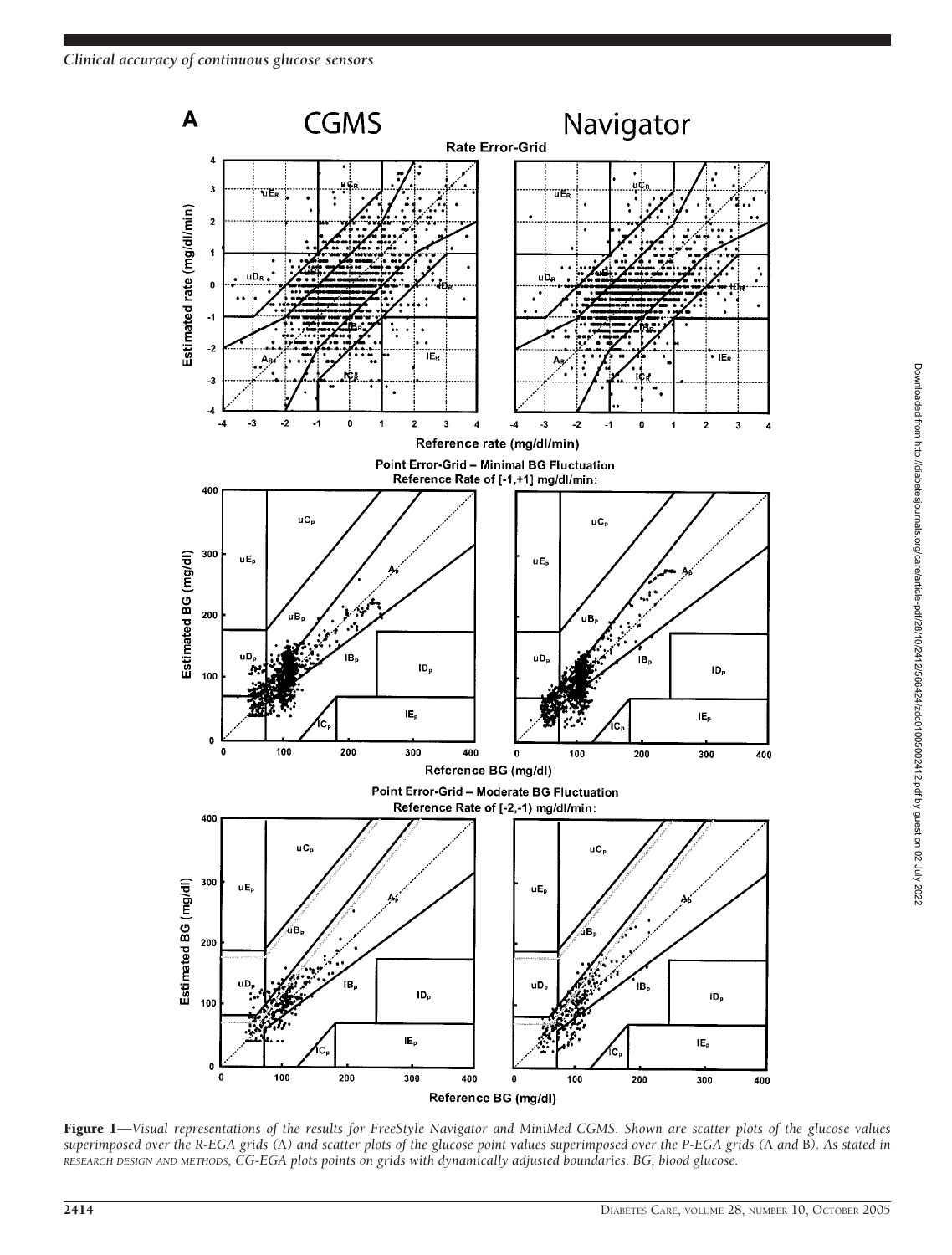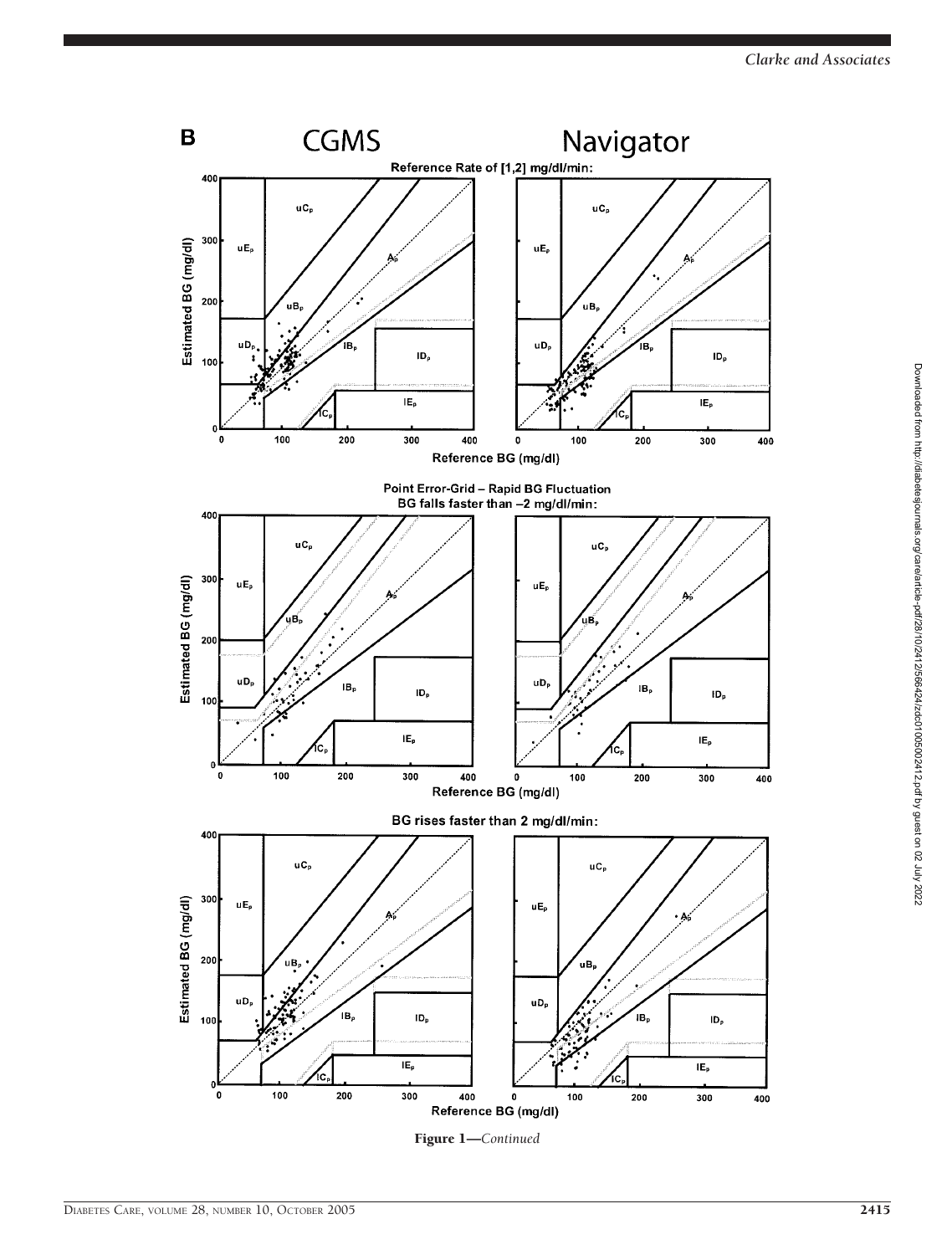## **Table 2—***CG-EGA results stratified by blood glucose range*

|                                                        | Hypoglycemia |      | Euglycemia |      |
|--------------------------------------------------------|--------------|------|------------|------|
| Zone                                                   | Navigator    | CGMS | Navigator  | CGMS |
| Accurate readings                                      | 82.4         | 61.6 | 88.8       | 89.3 |
| Benign errors                                          | 5.6          | 1.2  | 10.2       | 9.0  |
| Inaccurate readings $(\Sigma C + D + E \text{ zones})$ | 12 O         | 37 2 | $\pm$ . () |      |

Data are %.

1*A* and *B*. FreeStyle Navigator point accuracy was 71% for zone A and 97.9% for zones  $A + B$ , whereas MiniMed CGMS point accuracy was similar: zone A, 69.7%; and zones  $A + B$ , 93.7%. Rate accuracy was evaluated by R-EGA (Table 1 and Fig. 1*A*): 66.3 vs. 63.6% for zone A and 89.6 vs. 90.2% for zones  $A + B$  for Navigator and CGMS, respectively. There were no significant statistical differences between the point or rate accuracy of the two CGSs over the entire range of glucose readings.

The combined point  $+$  rate CG-EGA collapses the error-grid zones into three groups, accurate readings, benign errors, and clinically inaccurate readings, and stratifies them by blood glucose zone (3). Combined point and rate accuracy, CG-EGA, as shown in Table 2, revealed similar clinical accuracy for both CGS systems during euglycemia. FreeStyle Navigator data revealed 88.8% accurate readings and 99% accurate  $+$  benign error readings, whereas the MiniMed CGMS data revealed 89.3% accurate readings and

 $98.3\%$  accurate  $+$  benign error readings. However, during hypoglycemia, there were significant differences in clinical accuracy between the two systems, with 82.4% accurate readings with the Navigator and 61.6% accurate readings with the CGMS ( $P < 0.0005$ ). This difference persisted when clinical accuracy was assessed by adding accurate and benign error readings together (Navigator zones  $A + B$ , 88%; CGMS zones A + B, 62.8%; *P* < 0.0005).

The data were synchronized across subjects by setting zero time at the nadir of reference blood glucose achieved during the hypoglycemic portion of the clamp. Reference, Navigator, and CGMS readings every 5 min for 1 h before and 1/2 h after this nadir were averaged to investigate the performance of the two sensors during induced moderate hypoglycemia (Fig. 2). It is evident that Free-Style Navigator follows the descent of the reference blood glucose closely and after the nadir overshoots the target during the



Figure 2—*Performance of the two sensors during induced moderate hypoglycemia*. progression of a hypoglycemic episode

recovery period, perhaps due to interstitial time lag. MiniMed CGMS fails to follow the descent of the reference blood glucose and tends to skip the nadir, missing hypoglycemia. The average nadir of reference blood glucose across subjects is 50.1 mg/dl, whereas at the same time, the average Navigator reading is 49.1 mg/dl, and the average CGMS reading is 69.3 mg/dl. Repeated measures ANOVA with contrasts shows no statistical difference between reference and Navigator data at blood glucose nadir  $(t = 0.3, \text{ NS})$  and a highly significant difference between reference and CGMS data at the same time point  $(t = 4.2, P < 0.001)$ .

In terms of traditional statistics, both CGS systems' readings correlated significantly with the reference blood glucose over the entire range of blood glucose values and were not different from one another (FreeStyle Navigator,  $r = 0.84$ ; MiniMed CGMS,  $r = 0.79$ ; both *P* levels  $< 0.001$ ).

During euglycemia, regression analysis estimating the reference blood glucose from the Navigator and CGMS readings showed that both Navigator and CGMS contributed significantly to the estimation of blood glucose, with partial correlations of 0.63 for the Navigator and 0.47 for the CGMS, both significant at  $P = 0.001$ . However, during hypoglycemia, only the Navigator data significantly estimated the reference blood glucose ( $P < 0.001$ ). In the presence of Navigator readings, CGMS data did not contribute to the estimation of reference blood glucose and was dropped by the stepwise regression procedure at *P* level of 0.1. In this latter case, the CGMS data explained  $\leq$ 1% of the variance of hypoglycemic readings, which is consistent with the results of the CG-EGA and with Fig. 2.

**CONCLUSIONS** — These results demonstrate the usefulness of CG-EGA in evaluating the clinical accuracy of CGS sensors in two clinically important blood glucose ranges. Indeed, correlational analyses, the use of the original EGA or P-EGA alone to express clinical accuracy would have suggested that the two systems tested produced data with similar clinical accuracy. Such analyses would have failed, however, to detect the significant differences in clinical accuracy between the two sensors in the critical hypoglycemic range where not only point accuracy but also the ability to follow the